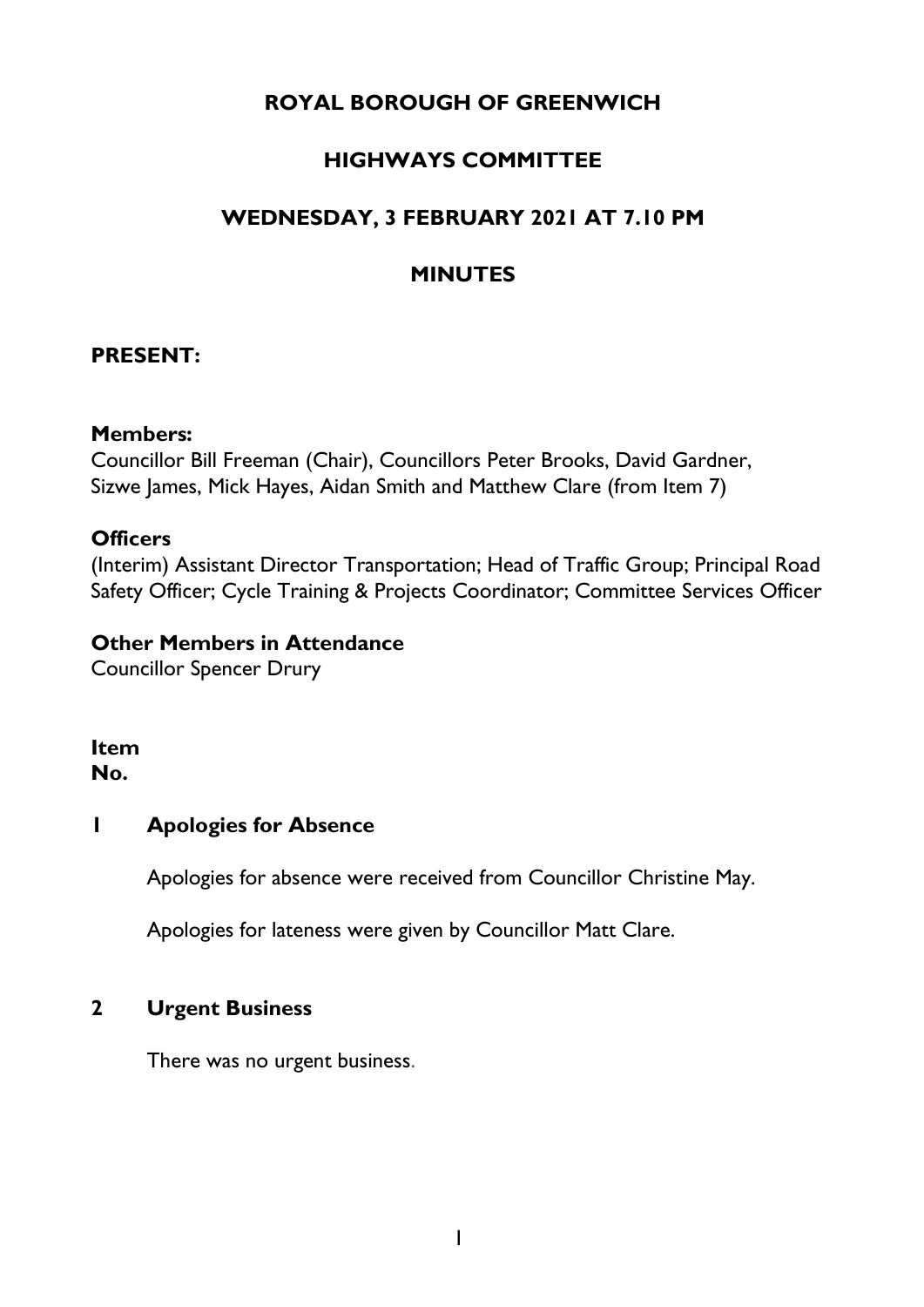### **Declarations of Interest**

In relation to Item 7, Councillors Peter Brooks stated that he was a member of the London Cycling Campaign, but that it did not constitute an interest.

#### **Resolved –**

That the list of Councillors' memberships as Council appointed representatives on outside bodies, joint committees and school governing bodies be noted.

#### **4 Minutes**

#### **Resolved -**

That the minutes of the meeting of the Highways Committee held on 9 September 2020 be agreed and signed as a true and accurate record.

## **5 Request for Speed Table in Wilmount Street - Response to a Petition**

The Head of Traffic Group presented the report.

In response to questions from the Committee, the Head of Traffic Group and the (Interim) Assistant Director Transportation confirmed that the road was not currently part of a 20mph speed zone area, that could be looked at but the traffic data would need to considered; however, if progressed it would be more likely to result in speed cushions or sinusoidal humps rather than a speed table. With regard to putting in width restrictions they would have to take into consideration both the turning circles for a refuse collection vehicle, and also the need for emergency service vehicles to pass through. While the width of the footpath was below the London pavement standard it was not uncommon to find other footpaths below that standard in various locations throughout London and it was DDA compliant. It would be very difficult to put in a give-and-take widening of the footpath and narrowing of the road at the point next to the Tramshed because of the geometry of the junction; widening the footpath would not be expected to result in speed reduction. An issue for a drop kerb was it might mean a steep drop off.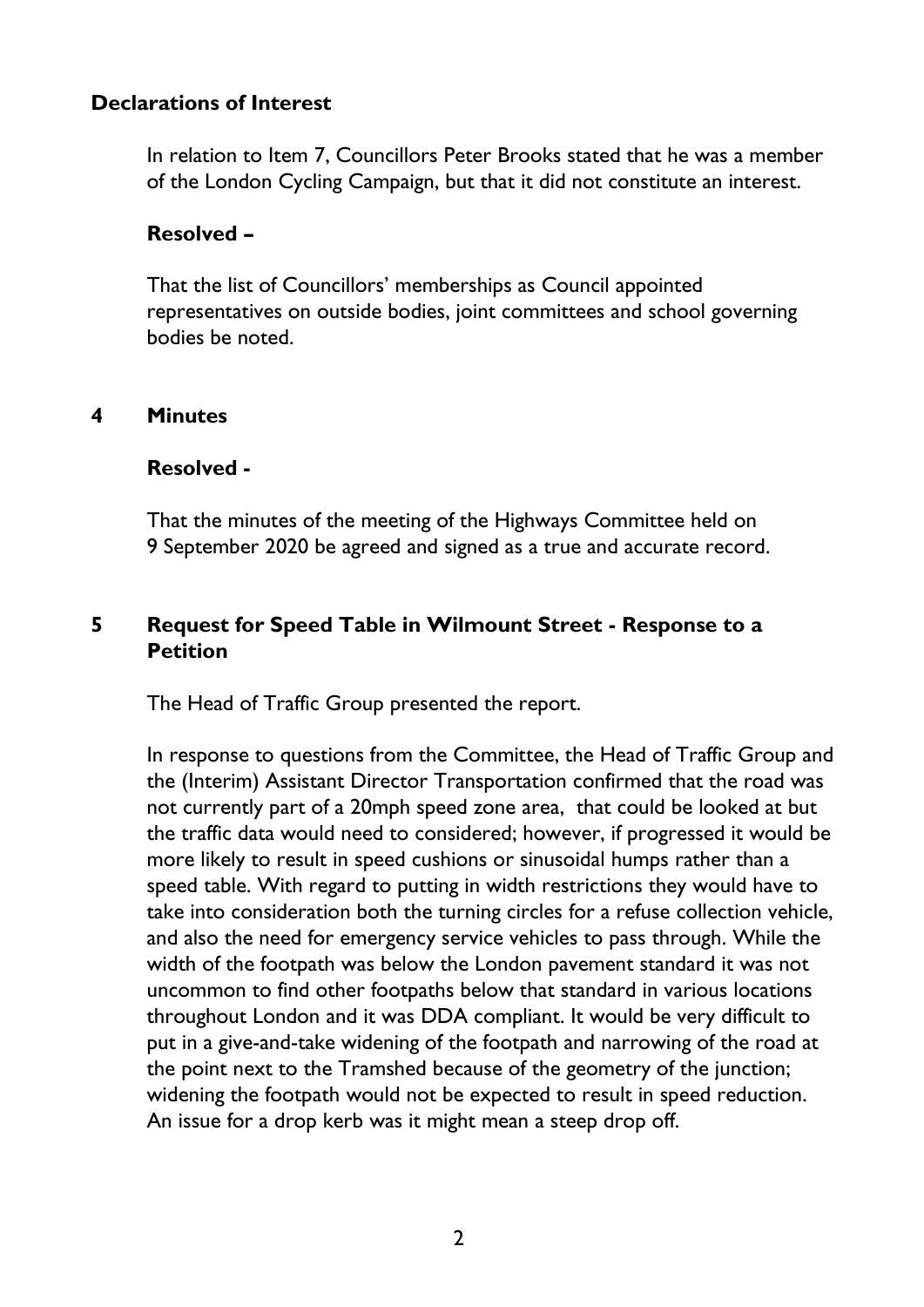The Committee was addressed by the lead petitioner and three attendees of the Temple. They highlighted there had been many near miss incidents with speeding cars, and they did not want to wait until some fatality happened before something was done. The path in front of the Temple was a public safety hazard, the pavement was very slippery and needed upgrading; it was barely suitable for a disabled person. The path was so narrow that sometimes people had to step into the road to get by which could be dangerous if a car then sped into the road. It was asked if consideration could be given to reducing the footpath on the other side and adding it to the Temple's side. It was explained that the reason they had requested a speed table was that it would address both the speeding and the narrow width of the pavement.

In response to a question from the Committee, one of the attendees of the Temple recalled that there had been incidents of people tripping on the footpath outside the temple.

There was a discussion of the matter. The history of the road was commented on. It was noted that the speakers had highlighted issues about the width and slipperiness of the pavement and the kerb height. It was recognised that they had to keep in mind that the area was being developed.

The Committee requested Officers to consider the matter of the pavement, and that a site visit be conducted with Members when that became possible after lockdown.

# **Resolved –**

That the proposed petition response presented in the report, and that it will be reported to Council on 25 February 2021, be noted.

# **6 Response to a Petition regarding improving pupil safety at Deansfield School**

The report was presented by the Principal Road Safety Officer.

In response to questions from the Committee, the Principal Road Safety Officer and the (Interim) Assistant Director Transportation replied that experimental traffic orders were initially for six months but could run up to eighteen months; it was normal to review it at six months but it would be monitored all the way through however long it ran for. They would seek feedback from the school at regular intervals; they had already received some feedback from the school to indicate that the 'pop-up' school street was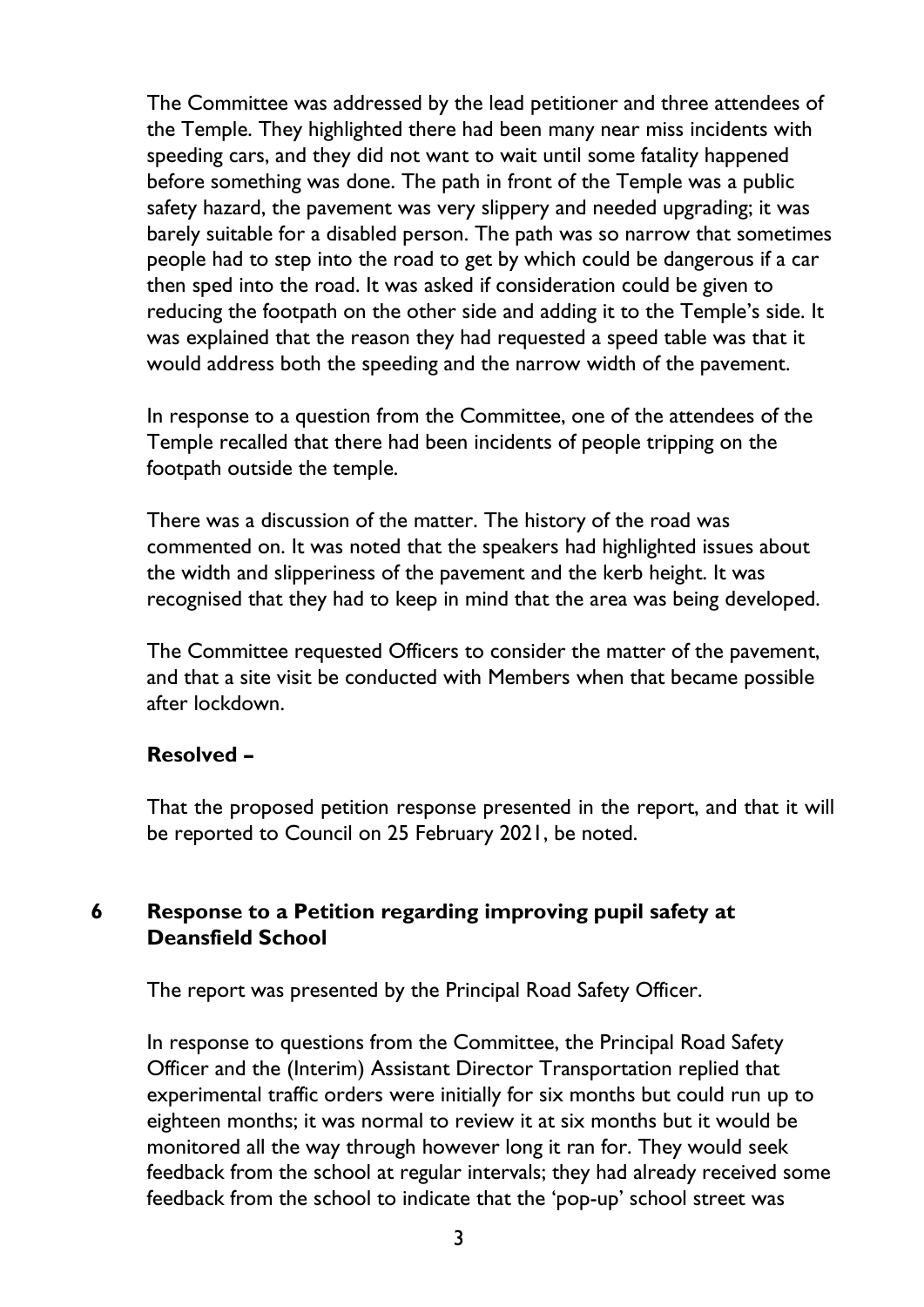working well and was supported by the school community. It was difficult to monitor the impact of the 'pop-up' school street due to the current pandemic. There would be fairly extensive costs involved with a zebra crossing, the big one would be the electrical supply, and then there was the cost of notification of a crossing point. A potential cheaper alternative to a zebra crossing would be a kerb build out, but they needed to consider the results of the experimental scheme.

The Committee was addressed by the lead petitioner who was the Head of School at Deansfield School. She said they were grateful for what had been done. The scheme was fully supported and run by the parent community at the school. It was recognised it could not be correctly judged during the lockdown as there were fewer people coming to the school. It was suggested that the school might be able to make a contribution towards a zebra crossing, otherwise a width restrictor was a good compromise. She emphasised the impact of traffic cutting through to Rochester Way.

The Committee was addressed by Ward Councillor Spencer Drury. Councillor Drury noted that the petition had received widespread support and that he not received a single objection against it. It was felt that the 'popup' school street had been a success. It was suggested that a zebra crossing would make for a formal crossing and one that was easily visible, but a width restriction would be a step forward.

In response to a question from the Committee, Councillor Drury clarified that while there was universal support for the petition there might not be such support to blocking off roads as a way of stopping rat running, and he could not comment on such a suggestion unless local residents had been consulted on it.

The Chair suggested there could be a discussion between Officers and the school over the costs of a zebra crossing or a built out kerb.

# **Resolved –**

That the proposed petition response presented in the report, and that it will be reported to Council on 25 February 2021, be noted.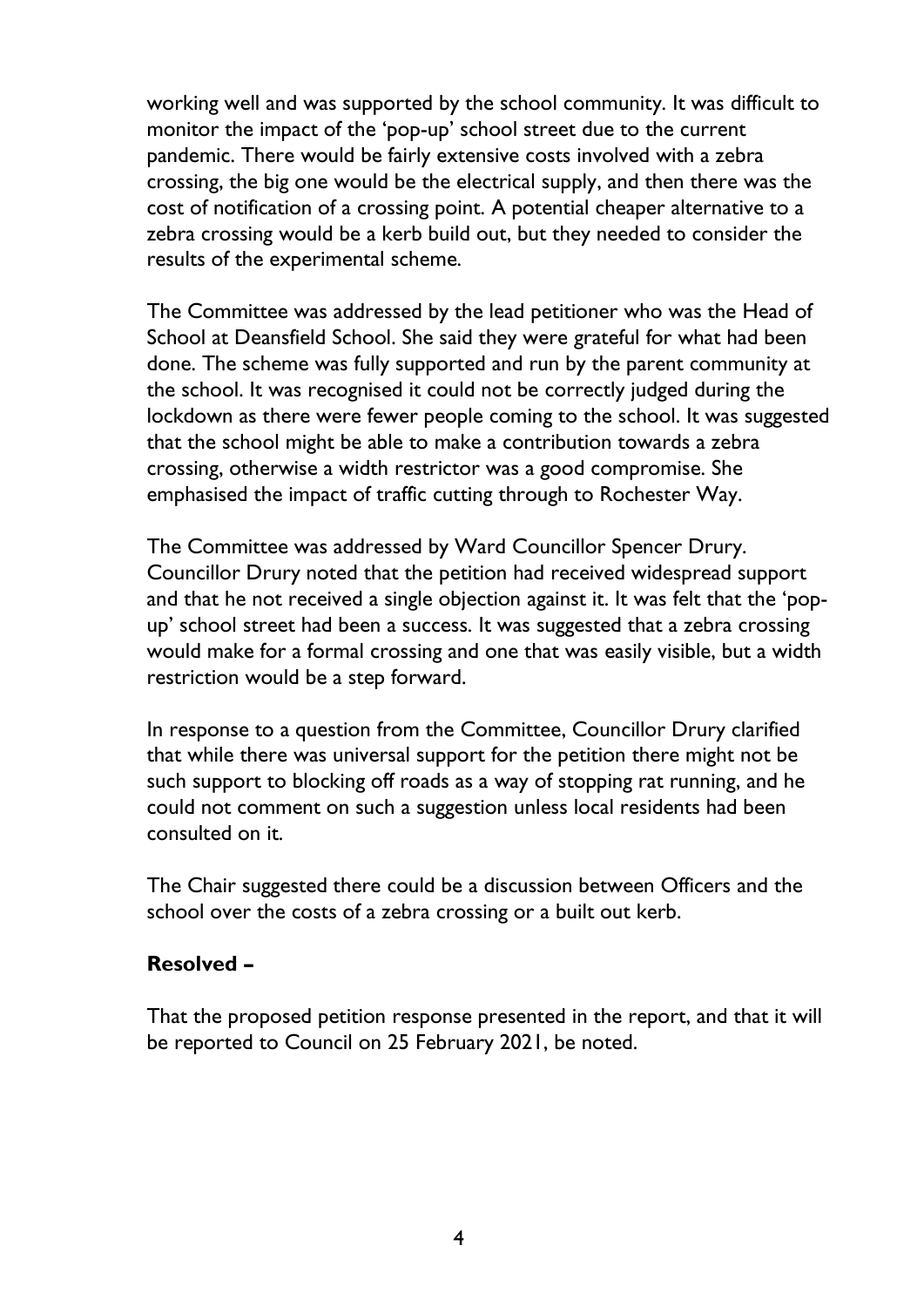# **Response to a Petition for an additional bike hangar in the Gurdon Road area**

The report was presented by the Cycle Training & Projects Coordinator. He added that subsequent to publication funding had become a bit clearer for the financial year and so they would be able to commence in accordance with Option 2 rather than Option 3 in the report.

In response to questions from the Committee, the Cycle Training & Projects Coordinator confirmed the hanger would now be expected to be in place in April. He indicated the likely cost of the installation. He explained that there was an agreement to subsidise the spaces to make them more affordable to residents. The cost of the spaces varied from borough to borough; Officers could research how other boroughs did their pricing, and what other options for funding, including means testing, there were. Whether there could be a retrofitting programme to replace the basic metal cycle hoops on estates could be looked at. He detailed the funding they received from TfL but pointed out it was not necessarily ring fenced to street cycle parking though they had prioritised that at the moment due to demand.

The Committee was addressed by the lead petitioner. He said there was huge demand for the hangars. As there was a shift towards sustainable transport the hangers would be fully utilised. New developments in the area meant extra demand for cycle parking. He commented that with regard to the issue of subsidising the spaces residents already subsidised car parking spaces but there were health benefits to more people cycling and less infrastructural damage from cycles.

In response to a question from the Committee, the lead petitioner said he would be happy to support lobbying for the extension of Santander bikes into the borough. He suggested introducing a docking station in Greenwich might tackle some of the cycling that went on through the Greenwich Foot Tunnel

There was a discussion on the general matter of the hangars. As the cycle hangars received general support it was queried if petition requests for such hangars could be dealt with without the necessity of a report to the Highways Committee. It was felt that there needed to be more resourcing for the provision of hangers. It was wondered if a planning condition could be added to new developments to have such hangars. It was suggested that they needed to take a strategic look across the borough as it seemed only certain areas of the borough got them but it was recognised that old streets might not have the facility for them.